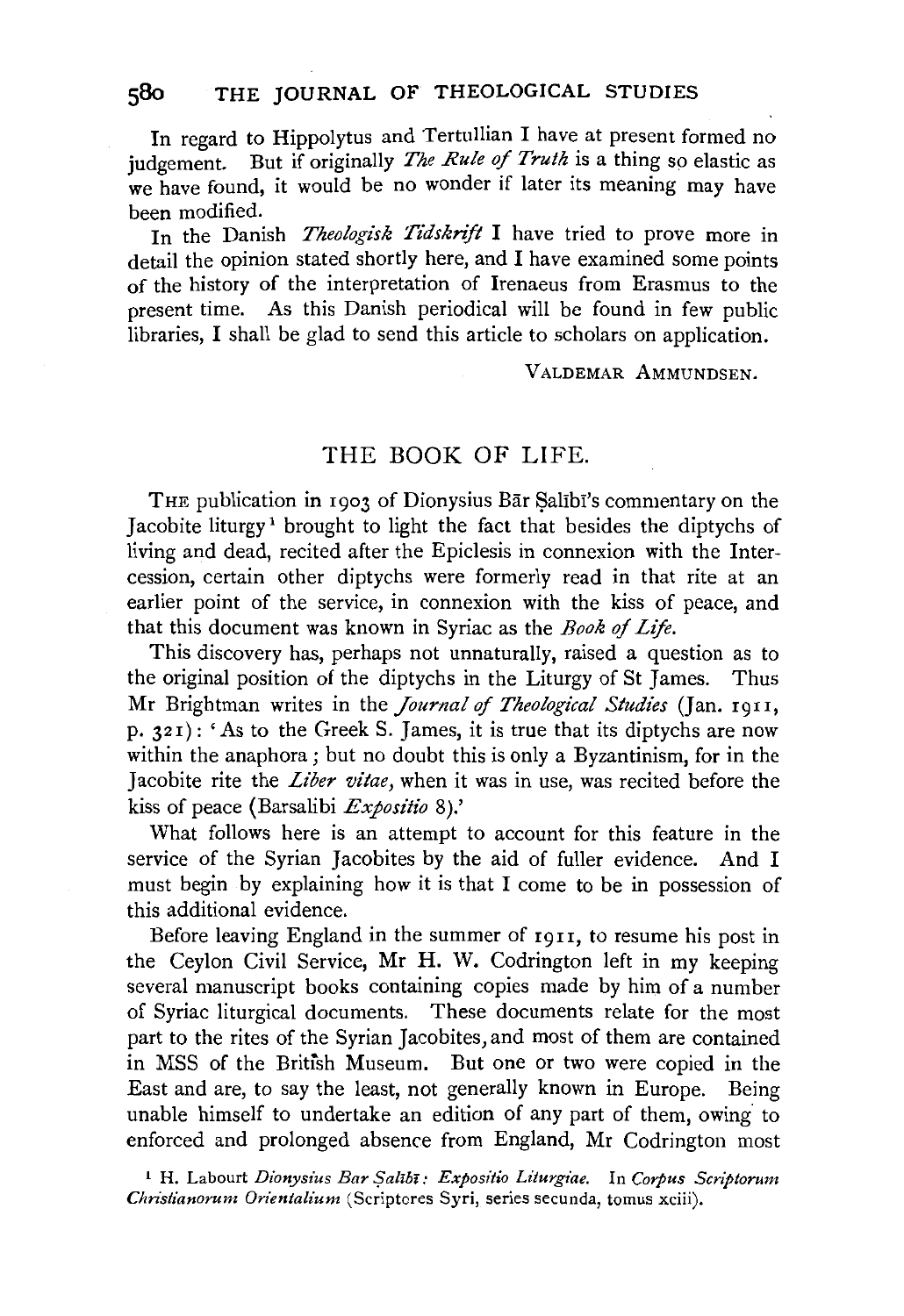generously left them in my hands to make what use I liked of them. In consenting to avail myself of his generosity I made one condition, viz. that in the event of my publishing a selection from his transcripts his name should appear on the title-page as that of joint author. I felt that I could not in any other way make an adequate acknowledgement of his part in the work ; for though most of the documents are, as already stated, accessible in the British Museum, the credit of having discovered the special interest of their contents belongs to him ; while for purposes of study the advantage of having at hand a careful copy of them is obvious. Such a selection I hope before long to publish; and the present paper was originally written in the form of an appendix to this proposed volume. It has, however, seemed to me advisable to print it separately, that I may have the opinions and criticisms of competent scholars before embodying my conclusions in a book. If the nature of the case now precludes the coupling of Mr Codrington's name with my own-for I am alone responsible for the arguments and views here put forward-yet it is to be understood that all the fresh evidence cited in this paper is drawn from Mr Codrington's transcripts. This said, it is unnecessary to emphasize further how much is due to Mr Codrington of whatever value the paper may possess.

The Syriac writers now known to me who mention the reading of the *Book of Life* are the following:—

1. George bishop of the Arab tribes.<sup>1</sup>

2. The author of a commentary entitled *The Breaking of the Eucharist*   $(\sim 1.50$   $\sim 5.7$   $\sim 1.5$  See below.

3. Moses Bar Kepha.<sup>2</sup>

4. Bār Salībī (saec. xii).

5. Simeon Ignatius, Jacobite Patriarch of Antioch, who in 1648 gave orders for a copy of the *Book* of *Life* to be made for the church of Aleppo. A MS of this document exists in the Vatican Library

<sup>1</sup> In a short commentary on the rites of Baptism, the Holy Eucharist and the consecration of the Chrism, Brit. Mus. MS *add.* 12154. The work bears the title ' Exposition of the Offices of the Church, made by a certain Bishop named George'. It is written in a good estrangela hand of the eighth or ninth century (so Wright *Catalogue* p. 985). Dr Wright, with some probability, assigns the work to George of the Arabs, 'the pupil and friend of Athanasius II and Jacob ' [of Edessa ], who flourished about 687-724 (Wright Syriac Literature p. 156). The Exposition begins on fol. 184a. The mention of the *Book of Life* occurs at the end of the exposition of the liturgy, fol. 189 *a*. This passage was extracted by Mr Codrington; the rest of the work I have copied, and hope soon to publish.

<sup>2</sup> In his exposition of the Liturgy, Brit. Mus. MS add. 21210 (A.D. 1242), fol. 146b seqq. Bar Kepha was born about 813, made bishop of Mosul, &c., about 863, died 903. Much of this work is embodied, without acknowledgement, in Bar Salibi's *Exposition.* The whole was copied by Mr Codrington, and I hope to publish it together with the commentary of George of the Arabs.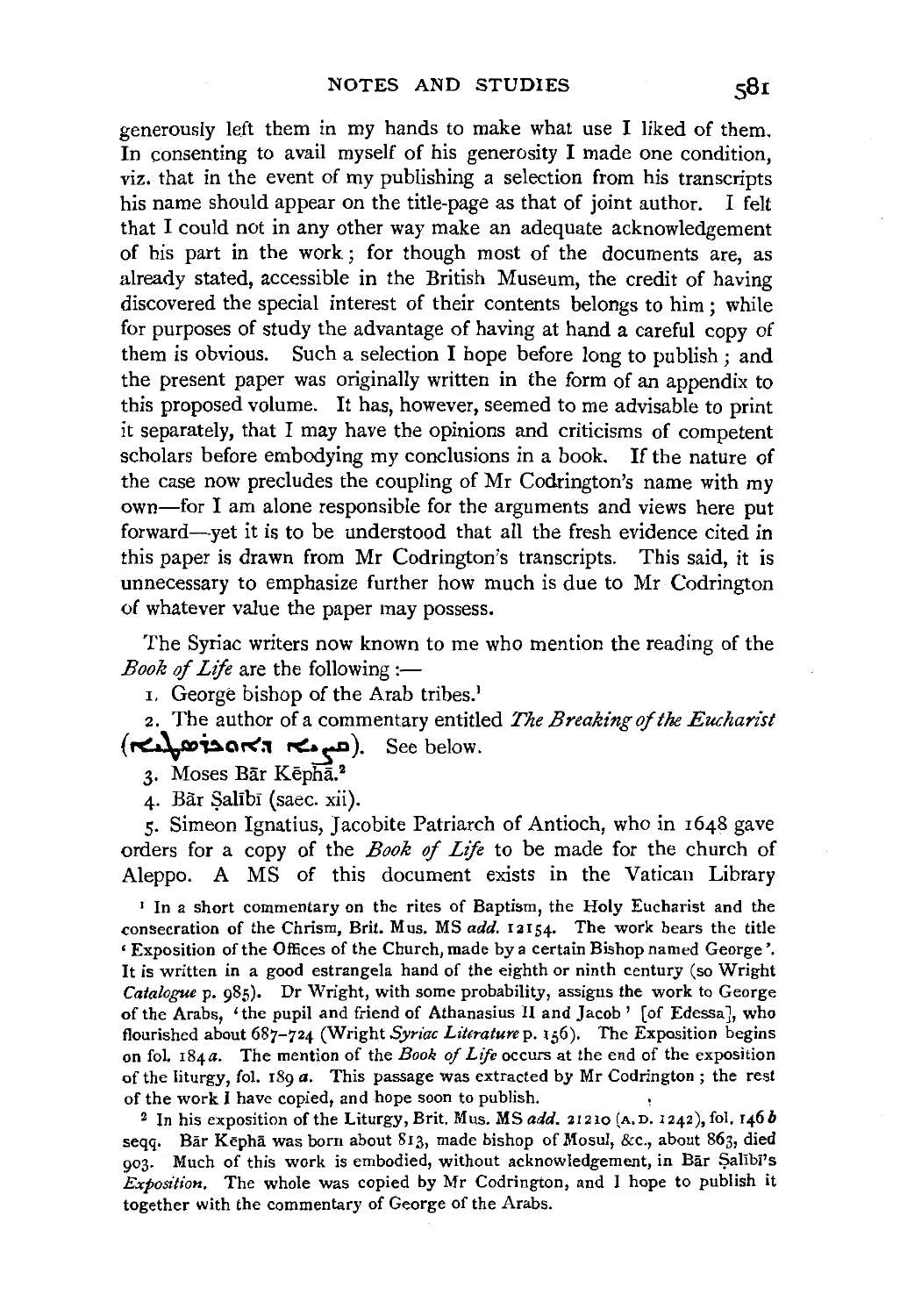(cod. xxxix), and is fully described in the Catalogue of S. E. and J. S. Assemani (vol. ii p. 275). Another copy is among the papers left with me by Mr Codrington. This is apparently only a transcript of the Vatican MS, since the folios exactly correspond; though Mr Codrington has left no note to indicate its origin. Its contents will be described presently.

With regard to the second of the five authorities enumerated a few words of explanation are needed, as the document is unpublished, and probably unknown in Europe. A few years ago Mr Codrington paid a visit to Mgr Rahmani in his monastery at Sharfeh on the Lebanon, and he found this work in the library there. Unfortunately he had not time to transcribe the whole of it ; but he was able to make an abstract of its contents by copying out the various liturgical citations or points of ritual selected by the author for comment, and a few of the actual comments also. Finding some remarks on the *Book* of *Life,* and realizing their importance, he transcribed them (with perhaps one small omission) as they stood. This abstract of the *Breaking of the Eucharist* is among the papers left in my hands by Mr Codrington last year. His notes give no indication as to the author's name (the work is probably anonymous), the date of composition, or the age of the MS ; but there can be little doubt that the work was composed before Bar Kepha's Exposition, for while the two documents are sometimes in verbal agreement, the *Breaking of the Eucharist* appears to be a shorter and simpler composition than that of Bar Kepha, and there are not wanting positive indications that the latter is the borrower. It is to be hoped that Mgr Rahmani will some day give us an edition of this work. As Mr Codrington's extracts were necessarily made in haste, and are in any case merely extracts, it does not appear advisable to publish them as they stand, so long as there is a possibility of the whole work being edited from the MS.

Before proceeding to discuss the relation of the *Book of Life* to the diptychs in the Liturgy of St James, I must now quote in full what the above-mentioned authorities say as to its use, that the reader may have the whole of the available evidence before him. The translations are my own.

1. George of the Arabs (saec. vii?).

'The Book of Life, which is read upon the altar before the consecration of the mysteries, shews a commemoration of the Saints, and their fellowship with Christ, and that their names have been written in the book of life which is in heaven  $'$ <sup>1</sup> (fol. 189*a*).

2. The Breaking of the Eucharist (earlier than the commentary of Bar Kepha) : following immediately upon a comment on the kiss of

 $1$  Cf. Phil. iv 3.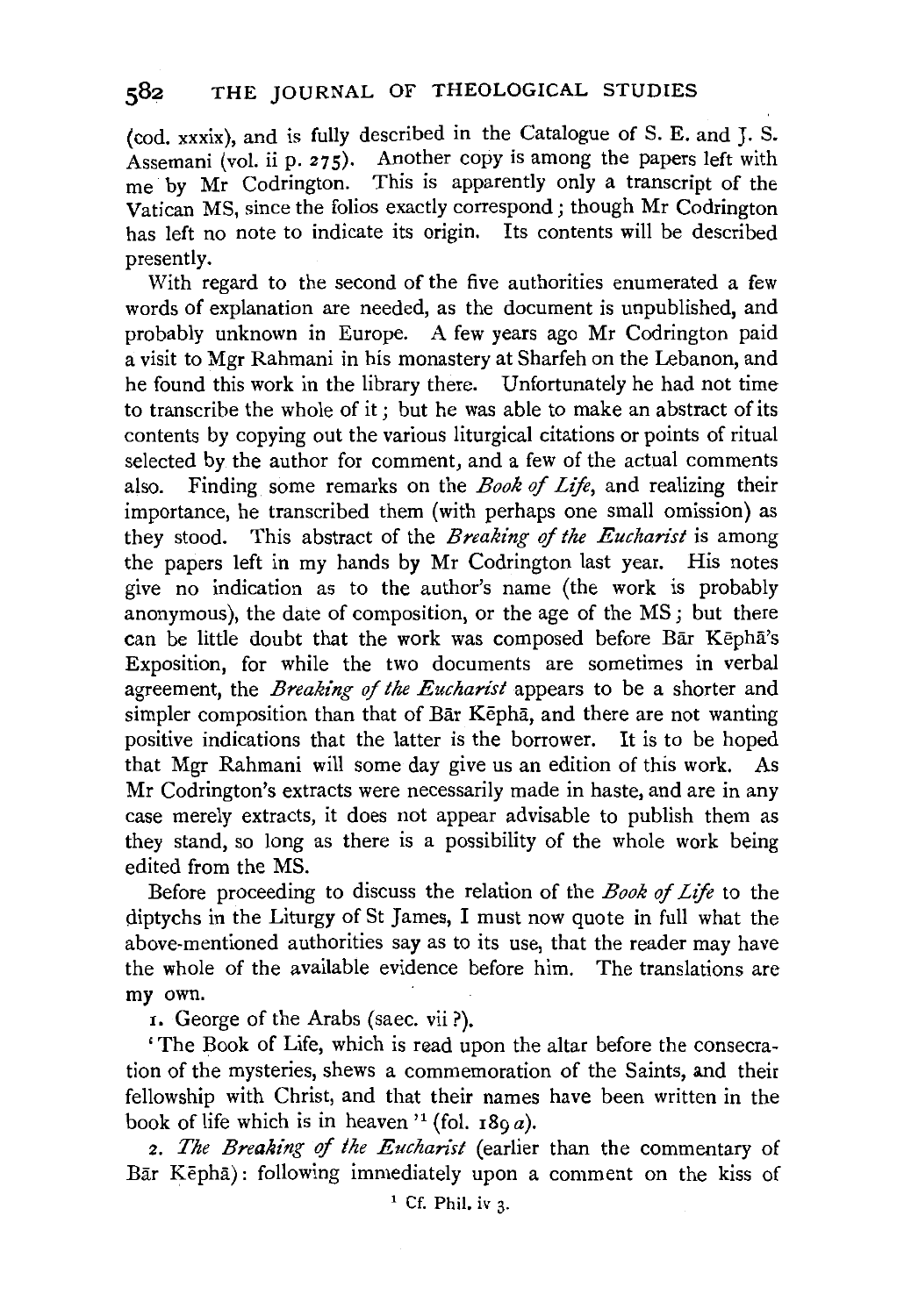peace. Here the Syriac text must be given, as I have found it necessary to make some textual emendations (for the most part merely grammatical) on Mr Codrington's copy. The actual readings of the copy follow as an *apparatus,* and are denoted by the letter C.

 $x^2$   $\rightarrow$   $x^2$   $\rightarrow$   $x^2$   $\rightarrow$   $x^2$   $\rightarrow$   $x^2$   $\rightarrow$   $x^2$   $\rightarrow$   $x^2$   $\rightarrow$   $x^2$  $c_1$ .  $c_2$  .  $c_3$  .  $c_4$  .  $c_5$  .  $c_6$  .  $c_7$  .  $c_8$  .  $c_9$  .  $c_9$ rdaz ar xaber a xabetan araba  $r$   $r$  . The  $r$  indution  $r$  is the  $r$  in  $r$  $a$  $x^2$   $\sim$   $x^2$   $\sim$   $x^2$   $\sim$   $x^2$   $\sim$   $x^2$   $\sim$   $x^2$   $\sim$   $x^2$   $\sim$   $x^2$   $\sim$   $x^2$   $\sim$   $x^2$   $\sim$   $x^2$   $\sim$   $x^2$   $\sim$   $x^2$   $\sim$   $x^2$   $\sim$   $x^2$   $\sim$   $x^2$   $\sim$   $x^2$   $\sim$   $x^2$   $\sim$   $x^2$   $\sim$   $x^2$   $\sim$  $_{\rm conbin}$  $_{\rm anoh\ddot{a}}$  ,  $_{\rm 1}$  ,  $_{\rm 1}$  ,  $_{\rm 2}$  ,  $_{\rm 1}$  ,  $_{\rm 2}$  ,  $_{\rm 1}$  ,  $_{\rm 2}$  ,  $_{\rm 1}$  ,  $_{\rm 2}$  ,  $_{\rm 2}$  ,  $_{\rm 2}$  ,  $_{\rm 2}$  ,  $_{\rm 2}$  ,  $_{\rm 2}$  ,  $_{\rm 2}$  ,  $_{\rm 2}$  ,  $_{\rm 2}$  ,  $_{\rm 2}$  , 1..\.-= ·t..aca....=:1 r<~~ aa.....;ot<c\\.10 3r<~m..lr<  $r$  $\frac{1}{2}$  $r \rightarrow \frac{1}{2}$   $r \rightarrow \frac{1}{2}$   $r \rightarrow \frac{1}{2}$   $r \rightarrow \frac{1}{2}$   $r \rightarrow \frac{1}{2}$  $\frac{1}{2}$ rana  $\frac{1}{2}$ :  $\frac{1}{2}$   $\frac{1}{2}$   $\frac{1}{2}$   $\frac{1}{2}$   $\frac{1}{2}$   $\frac{1}{2}$   $\frac{1}{2}$   $\frac{1}{2}$   $\frac{1}{2}$   $\frac{1}{2}$  $\epsilon$  $r = 1$  $\kappa$ . Estate ar Elema redista distribution and  $r$  $\sim$  $100$   $\mu$ ,  $\alpha$   $\sim$   $100$   $\mu$ ,  $\alpha$ ,  $\alpha$   $\mu$ ,  $\alpha$ ,  $\alpha$ ,  $\alpha$ ,  $\alpha$ ,  $\alpha$ ,  $\alpha$ ,  $\alpha$ ,  $\alpha$ ,  $\alpha$ ,  $\alpha$ ,  $\alpha$ ,  $\alpha$ ,  $\alpha$ ,  $\alpha$ ,  $\alpha$ ,  $\alpha$ ,  $\alpha$ ,  $\alpha$ ,  $\alpha$ ,  $\alpha$ ,  $\alpha$ ,  $\alpha$ ,  $\alpha$ ,  $\alpha$ ,  $\alpha$ ,  $\alpha$ ,  $\alpha$ ,  $\omega_{\rm max}$  .  $\kappa$  $\alpha_{\rm max}$  .  $\kappa$  .  $\alpha_{\rm max}$  .  $\kappa$  .  $\kappa$  .  $\kappa$  .  $\kappa$  .  $\kappa$  and  $\kappa$  ries  $\kappa$  relate also direction  $\kappa$  ...  $\kappa$  ...  $\kappa$  ...  $\kappa$  ...  $\kappa$ ~cD 10~ ~~r<':l1 ~r< ~r6,. ~ ~:ICD~  $t = \frac{\mu \cdot \mu}{2}$ re aa $^{-1}$ i  $^{-1}$  aa $^{-1}$   $^{-1}$  $^{12}$ . הבורא נארץ . כמוטאורל מבוצג בממט מבוצב הלוגמה האבצבא באר המסא האול, האבא האבא האב

 $1 \text{ C}$   $\kappa$  $\kappa$ .  $2 \text{ C}$   $\mu$   $\mu$   $\kappa$ .  $3 \text{ C}$   $\kappa$   $\kappa$ .  $\overline{c}$   $\overline{c}$   $\overline{c}$   $\overline{c}$   $\overline{c}$   $\overline{c}$   $\overline{c}$   $\overline{c}$   $\overline{c}$   $\overline{c}$   $\overline{c}$   $\overline{c}$   $\overline{c}$   $\overline{c}$   $\overline{c}$   $\overline{c}$   $\overline{c}$   $\overline{c}$   $\overline{c}$   $\overline{c}$   $\overline{c}$   $\overline{c}$   $\overline{c}$   $\overline{c}$   $\overline{$ 7 C COLES (the suffix refers to  $\sim$   $\alpha$ ).<br>7, which is treated as fem. sing.).  $S \subset \text{Si}c$ :  $\text{read } \text{O} \text{cis} \text{O}$  (?).  $S \subset \text{C} \text{cos} \text{cos} \text{O} \text{cos} \text{O}$ 10 C *sic:* read a...=..aal~r<:I (?). 11 C ~. u C ~r<.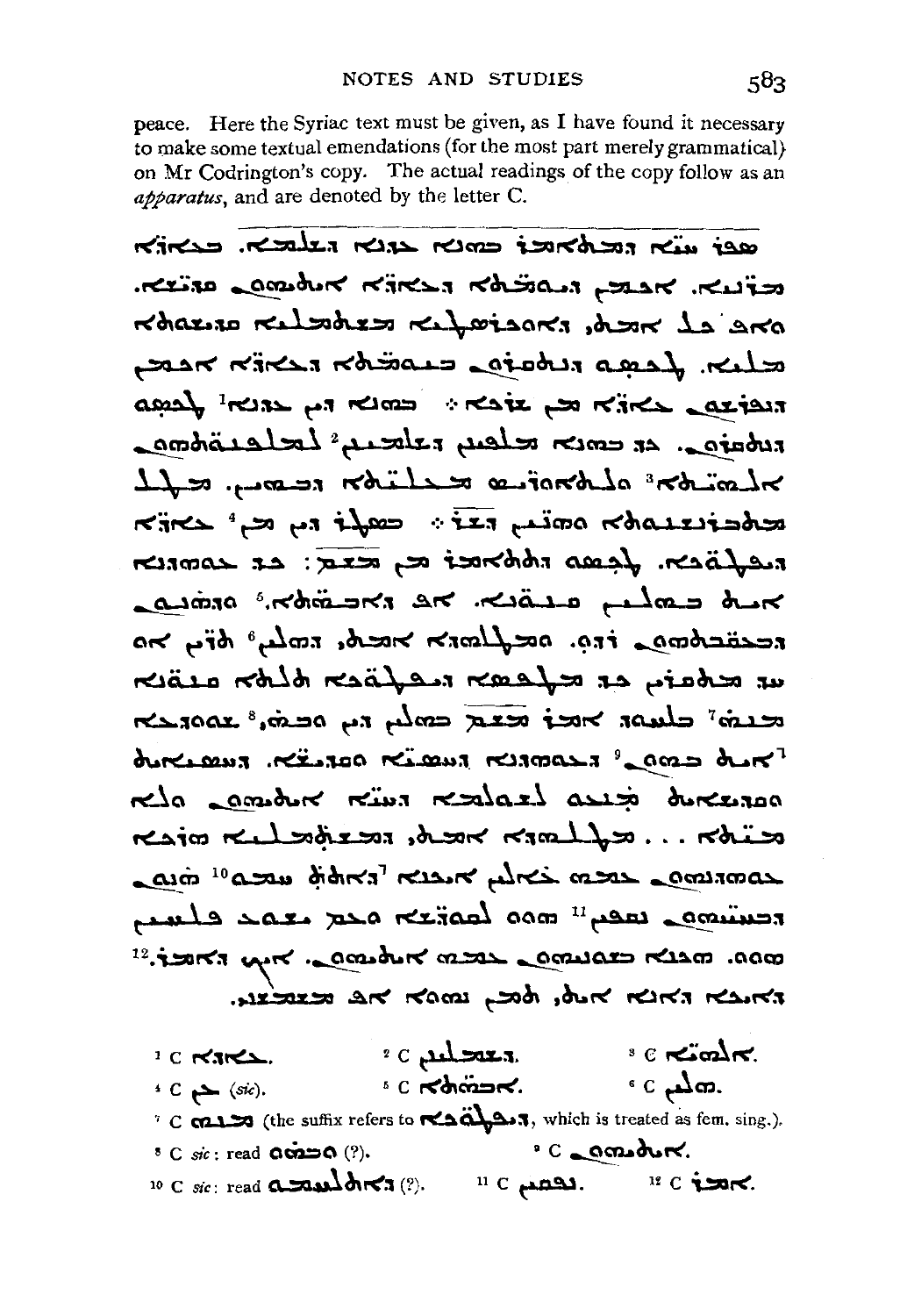## 584 THE JOURNAL OF THEOLOGICAL STUDIES

The first and second of these corrections, viz.  $\leftarrow \rightarrow \rightarrow$ , 'time', for  $r$ .  $r \geq r$ , 'feast', and  $r$  '  $r$  we assent', for  $r \geq r$ , 'we have completed', are not doubtful, and they restore the original word-play: the  $\cdot$  time' is that of the *Pax (shelama)*, and by reading the names of the dead at this time 'we assent' *(shālmīnan)*, &c.

The following is a translation of the passage  $:$ ---

' The Book of Life which is read at this time of the Peace on feasts of our Lord. Since the feast days are holy, and whenever the eucharist is performed it is full of holiness, they [? the fathers] appointed that they [the names in the Book] should be read on feast days, that they might distinguish the feasts from the rest. They appointed that they should be read at this time [sc. of the Peace], because hereby we teach that we assent to their divine teachings and the lofty  $\theta \epsilon_{\mu}$  that are therein concerning the incarnation and the rest. But apart from the feasts they appointed that the diptych  $[$  = the Greek word should be read by the deacon ; since in these canons<sup>1</sup> there is a commemoration both of the fathers and of those who have travelled in their footsteps. And therefore when these, both or one,<sup>2</sup> are read: when the diptych is appointed, the deacon reads only three canons from it; for both in these and in that there is a declaration concerning the memory of the pious and holy ones, who have piously and holily arrived at the end, that they are living and not dead . . .<sup>3</sup> Therefore, when their memory is celebrated here, they enter in with Him: even as they were joined  $*$  (with Him), who in their lives were cleaving to the holy things and were performing service with Jesus, so also after their departure they are with Him; as He said: "Where I am, there shall my minister also be".'

Further on, in connexion with the diptychs (after the consecration), the author makes clear a point which he has already stated rather obscurely.

'The deacon proclaims the diptychs ... Now the diptychs are three of the living and three of the dead; and when the Book of Life is read let not those of the dead be said by the deacon.'

3. Moses Bar Kepha (saec. ix).

' Concerning the Book of Life which is read upon the altar. The Book of Life is read upon the altar for these reasons. Eirst : because it proclaims before us those who have piously and holily arrived at a holy end. Secondly: that it may shew that they are living and not dead : and this appears from the fact that they are proclaimed with

1 So the diptychs are sometimes called by the Jacobites.<br><sup>2</sup> Apparently, when there is question of reading both the diptych canons and the *Book of Life,* or only one of the two : the phrase is awkward.

3 These dots in the copy perhaps mark an omission. 4 The word is conjectural: see no. 10 in the above *apparatus* to the Syriac text.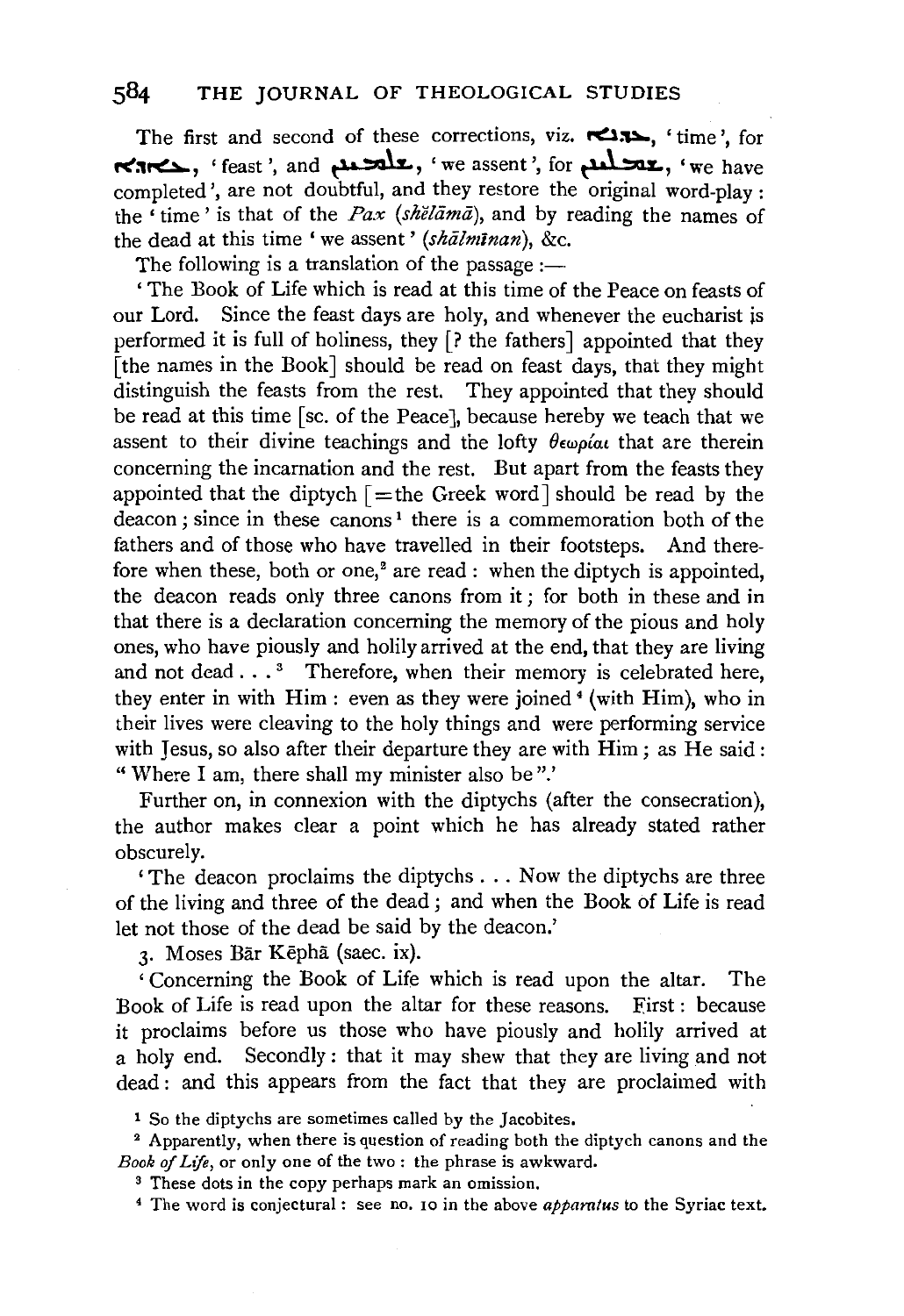Jesus, according to that : "The souls of the righteous are in the hands of.God." Thirdly: because in their life they cleaved to the holy things, it is right that after their death also they should be proclaimed over the holy things. Fourthly: again, in that they are read upon the altar, it makes known that they are with Jesus always, according to that : "Where I am, there shall my minister also be"; and according to that: ["May they be one in us"].<sup>1</sup> Fifthly: it shews also by this that there is a holy remembrance of them. Sixthly: by proclaiming them it *[or* he: ? the reader] urges us to imitate their holy conversation and their right faith, that we also may be worthy of their blessed end, and after our decease may be proclaimed upon the altar, as they are proclaimed ' 2 (fol.  $154a$ ).

Bar Kepba, like the author of the *Breaking of the Eucharist,* returns to the subject of the *Book of Life* in speaking of the diptychs (fol. 165a).

'It is right to know that the diptychs which the deacon proclaims are six, three of the living and three of the dead. And whenever the Book of life is not read upon the altar it is not right for him to omit anything from them.'

And again (fol.  $165b$ ), having said that the people ought to answer *Kyrie eleison* after the diptychs, and not 'For all and because of all', he  $continues :=$ 

'But if the Book of Life is read, in which he who reads reckons and recites all the diptychs, appropriately and fittingly the people answer : "For all and because of all".'

4. Bar \$alibi (saec. xii) *(op. cit.* p. 40; versio latina p. 60).

' Concerning the Book of Life. Nowadays the reading of it has ceased everywhere. On the Book of Life which is read upon the altar : for these reasons.' [The rest is merely a verbal transcript ot Bar Kepba. The latter's remark on the diptychs is also taken over by Bār Salībī, *ibid*. p. 71, versio latina p. 83.]

5. Simeon Ignatius's copy of the *Book of Life.* [I give an analysis on the lines of that in Assemani's Catalogue vol. ii p. 275.]

*Title.* 'The Book of Life, according to the custom of the church of the Mother of God which is in the city of Beroea [Aleppo]. The book was written by the command of Mar Ignatius, Patriarch of Antioch of Syria, who is Simeon, in the year of the Greeks 1959' [A. D. 1648].

*Proem.* 'By the power of the holy and adorable Trinity, equal in essence, Father and Son and Holy Spirit, one true God, we begin to write the writing of the Book of the names of the holy (and) just .fathers and priests, prophets and apostles and martyrs and confessors

<sup>1</sup> Illegible in the MS, but supplied from Bar Salibi, who incorporates this passage. <sup>2</sup> A comparison of this passage with the foregoing one from the *Breaking of the Eucharist* can leave no doubt as to which is the earlier.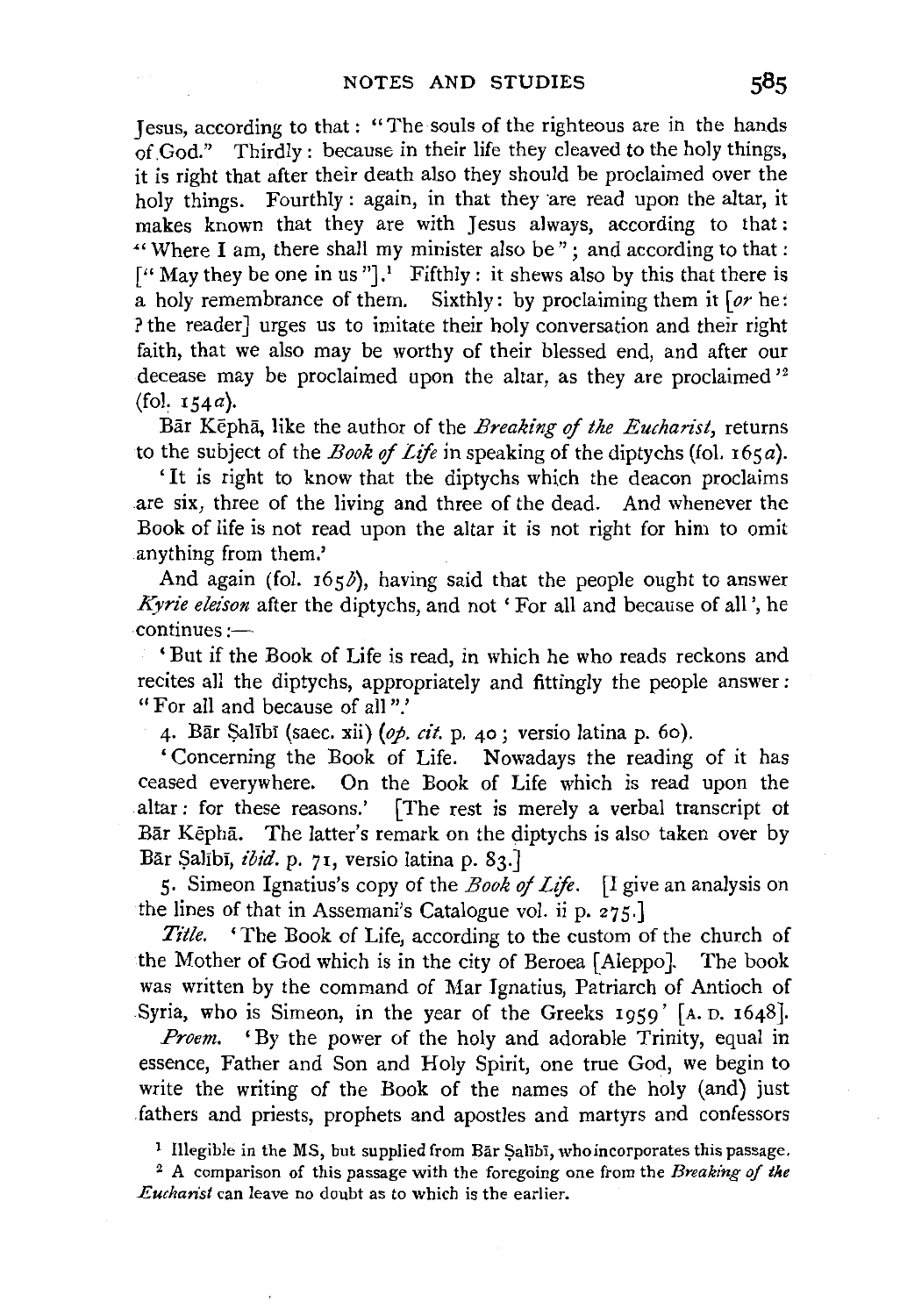and holy fathers and true shepherds and teachers of orthodoxy and priests and heads of churches and heads of monasteries and solitaries and ascetics and priests and deacons and monks and nuns, and the rest of the faithful, lay folk, men and women, great and small, and of all ages and conditions of the sons of the holy catholic and apostolic Church, which is called the Book of Life, and is read on Sundays and feasts of our Lord at the time of the mysteries on the right hand of the table of life by one of the approved priests, in Jerusalem and in the great sees and in the celebrated cities and famous convents, and is also read from time to time at the door of the altar for the good profit and laudable emulation of the true faithful ; and it is to be set on the table of life always, even as God spoke to Moses that he should write the names of the tribes of Israel on tables of stone and set them in the tabernacle of witness for a goodly memorial of piety. And let every believing man or woman whose name is written in this holy book believe without doubting that he is written in the book of life which is above, in the church of the firstborn which is in heaven, if only he shall have been a fulfiller of God's commandment.'

*The commemorations.* (1) 'First, the commemoration of the dispensation of our Lord Jesus Christ. We commemorate the memorial of our Lord and God and Saviour Jesus Christ, and of all His saving dispensation for us; and particularly the annunciation of His conception, and His holy birth, and His legal circumcision, and His entry into the temple, when the aged Simeon bare Him upon his arms and besought Him, saying.' [The whole Gospel narrative is gone through in brief, and that of the Acts as far as the account of the descent of the Holy Spirit on the day of Pentecost. This occupies fully half of the document. It continues :]

'And they cast lots, and (the lot) came up for Matthias, and he was numbered with the eleven apostles ; and the number of the twelve apostles was completed. And from hence they made a beginning of fasting. And on the second day (of the week) they built a church; and on the third day they consecrated the chrism and the altar; and on the fourth day James the brother of our Lord offered the oblation (*gurbānā*). This is the first  $Our b\bar{a}n\bar{a}^1$ : and he said that he heard it and learned it from the mouth of our Lord; and he added not nor did he take away one word from it. And on the fifth day Peter baptized Lazarus, and John the evangelist received him ; and John the evangelist baptized the Mother of God, Mary, and Mary the sister of Lazarus received her; and again he baptized the sisters of Lazarus, and Mary the Mother of God received them; and on Friday at the ninth hour Simon and John went up to the temple to pray, and they gave health to

<sup>1</sup> The word here means 'Liturgy', as often.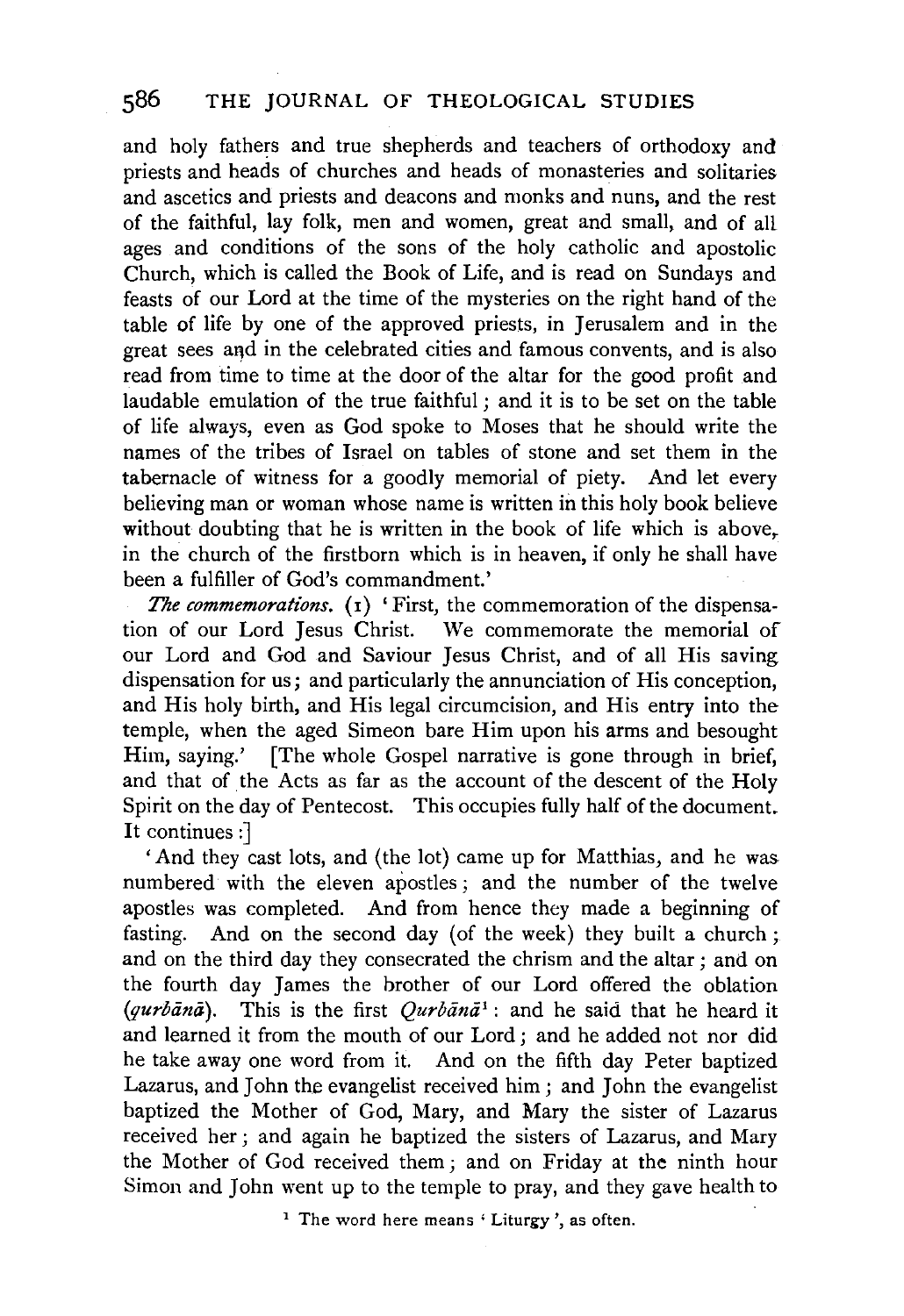the paralytic, and he leaped and stood up and entered with them into the temple, and those who saw the miracle which was wrought gave glory to God ; and on that day about five thousand souls believed ; and on the sabbath day each one was sent to the place which was allotted to him, and they began to preach and to teach and to baptize all peoples in the name of the Father and Son and Holy Spirit unto life everlasting, Amen.'

(2) "And after we have spoken of the saving dispensation of our Lord in the flesh, we add and commemorate the names of the former fathers : first, our father Adam.' [Follows a list of patriarchs, &c., from Adam to the last of the prophets. J

(3) 'Again, we commemorate the names of the priests and levites ot the Old Testament' [from Aaron to John the Baptist].

(4) [Names of virtuous kings of Israel and the king of Nineveh.]

(5) [Names of the 12 apostles in the order of St Matthew's Gospel, with Matthias for Iscariot.]

(6) [Names of the four evangelists in the usual order.]

 $(7)$  [Names of the 72 disciples: Paul, Addai, Aggai, &c.-the rest mainly collected from the Acts and St Paul's Epistles. J

(8) [Names of 'holy women in order: first, our Lady Mart Mary the Mother of God, her mother Anne, Elizabeth': other names from the N.T., then Sarah, &c., from the O.T.]

(9) [Councils of Nicaea, Constantinople, and Ephesus.]

(10) [Christian kings: Abgar, Constantine, Helena, Jovian, Theodosius the Great, Arcadius, Honorius, Theodosius the younger, Theodora, Zeno, Anastasius.]

( 11) [Patriarchs of Antioch from St Peter down to quite late times. The full list is printed by Assemani from this MS in *B.O.* ii p. 325.J

(12) [Names of' holy fathers and orthodox teachers'. The first name is said by Assemani to be that of Linus of Rome; but Mr Codrington's copy puts 'Dionysius the Great' first, then 'Nil us *(sic)* of Rome'. The list is very long, and is a chronological jumble of all the well-known pre-Monophysite bishops of all countries, followed in equal disorder by Monophysite ones.]

(13) [Names of monks, solitaries, &c., first St Ephraim, followed by Syrian ascetics ; then the Egyptians, Paul, Antony, &c.]

(14) [Martyrs and confessors.]

 $(15)$  [All ecclesiastical orders.] 'Heads of churches, heads of convents, heads of monasteries, chorepiscopi, periodeutae, visitors, presbyters, archdeacons, deacons, subdeacons, readers, psaltae, singers, interpreters, exorcists, monks, nuns : with the rest of the orthodox clergy, from this (place) and every place and city and village and hamlet, of the right faith and orthodox ; and especially those who are of our own right faith, the enviable Syrian Jacobites. May God pardon them all together, and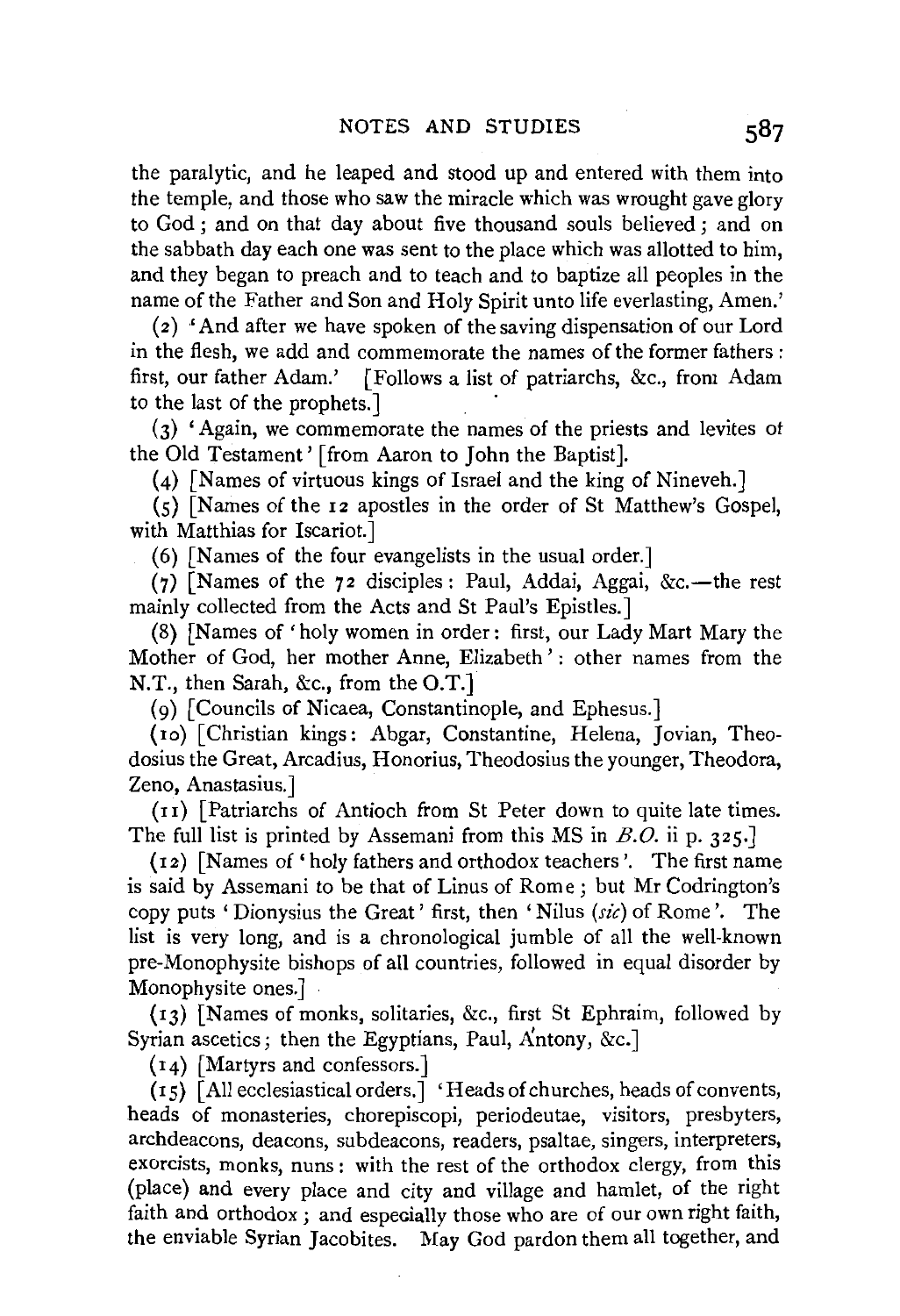us by their prayers: Amen and Amen. Remember, Lord, those whom we have mentioned and those whom we have not mentioned, by Thy grace and Thy many mercies: Amen and Amen. Remember, Lord, in Thy mercies those who have been careful and have toiled. May the Lord pardon them.'

Mr Codrington's copy ends here. In the Vatican MS there follows in Carshuni the rescript, or diploma, of the Patriarch Simeon Ignatius, dated Wednesday, March 2, 1648, stating that he had ordered this book to be written out for the church of the Deipara at Aleppo : 'ut in ipso nomina eorum referrentur, qui eidem Ecclesiae quidquam dono dedissent' (Assemani Catal. *loc. cit.*). Then comes a 'commemoration', or list of names, of those who have given books, chalices, patens, crosses, to the said church. Whether there is an actual list of names or only a place left for them, does not appear; the only actual entry given by the Assemanis is the following : ' Commemoratio bona fiat mortuorum Pauli, Hierosolymitana peregrinatione defuncti, eiusque patris et matris, et consanguineorum, qui Evangelium Arabicum argento ornatum legavit Ecclesiae Dominae: ut Deus Dominus istud ab eo Legatum suscipiat, precibus eiusdem Dominae, Amen.' Next comes a calendar : *'Nomina xii Mensium* : ubi in laterculis uniuscuiusque Mensis describuntur praecipua Sanctorum Festa, et Benefactorum nomina': i. e. of those who have undertaken to defray by annual subscriptions the expense of celebrating these feasts in the said church of Aleppo.

Was this document copied by order of the Jacobite Patriarch from an existing manuscript, or does it represent an attempt to restore the *Book of Life,* without the aid of an existing model, from the notices of such earlier writers as have been cited above? A full discussion of this question cannot be entered upon here. The document as it stands is of little use for a historical enquiry into the origin of the *Book* of *Life,*  and accordingly it will not enter into the ensuing discussion.<sup>1</sup> Bar Salībī also may be dismissed, since, apart from his testimony as to the general disuse of the *Book of Life* in the twelfth century, he adds nothing to the witness of Bar Kepha.

From the evidence now before us two points stand out clearly:  $(a)$ that the *Book* of *Life* was a list of dead persons only ; *(b)* that it was read 'before the consecration of the mysteries', as George of the Arabs

<sup>&</sup>lt;sup>1</sup> In view of Bär Salībī's assertion, that the *Book of Life* was everywhere obsolete in his day, we need not seriously consider the statement that in the seventeenth century it was in use at Jerusalem, and in fact in all Syrian Jacobite churches. If not a mere rhetorical exaggeration in regard of former usage, the statement is probably to be taken as indicating that steps had recently been taken to revive and bring the *Book of Life* again into general use.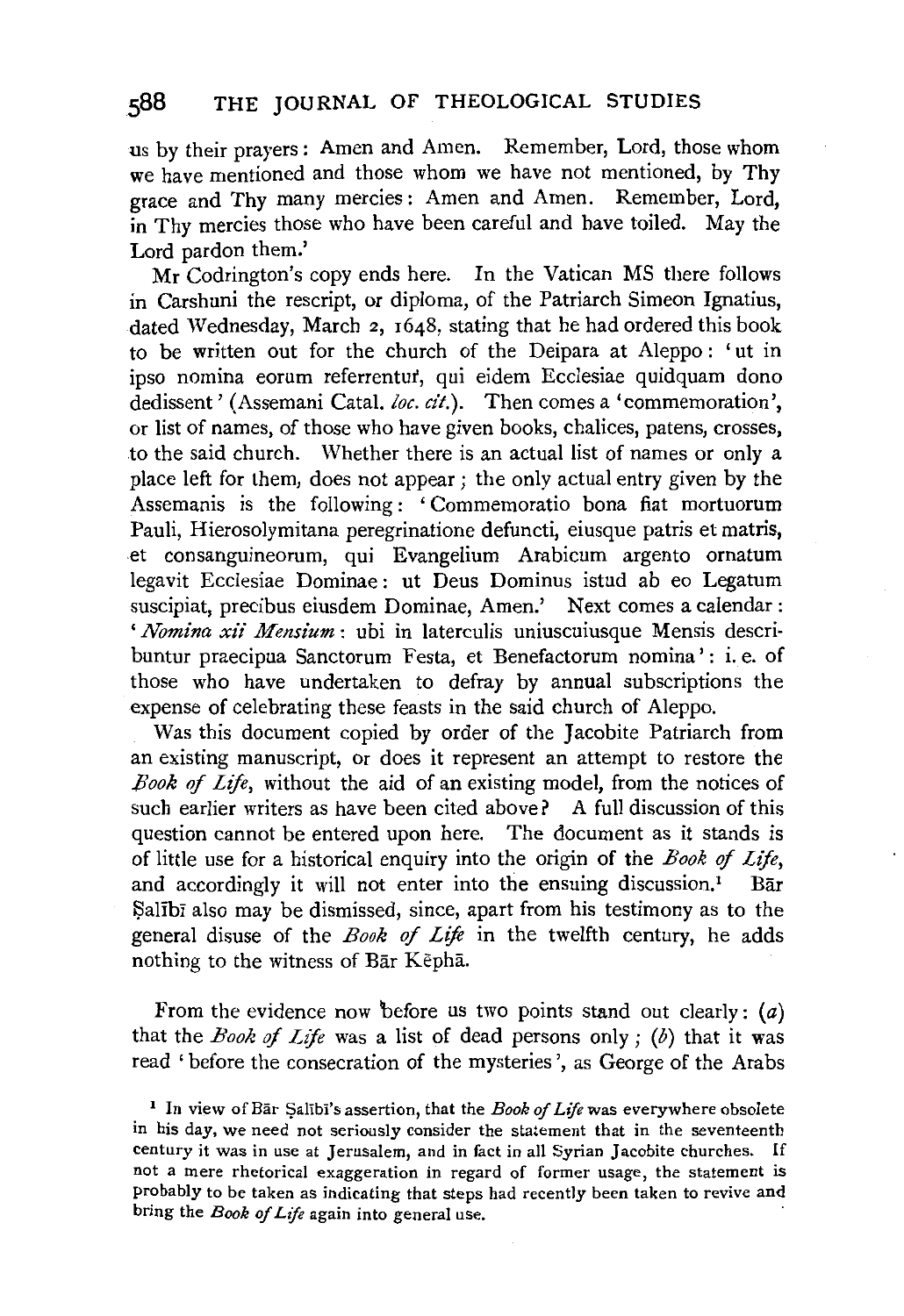expressly says. And we may safely follow the *Breaking of the Euchanst*  and Bar Kepha in placing it immediately after the kiss of peace, and not before it (as in Bār Salībī, who wrote when it had already fallen out of use). Further, it was read on the altar, and no doubt (from the nature of the case) by one of the presbyters, if not by the celebrant himself.1

Comparing the statements of the first three of our authorities, we find that Bar Kepha has borrowed freely from the *Breaking of the Eucharist*; but that this was not the ultimate source of these comments will at once appear if they are read together with the passage of pseudo-Dionysius which begins in Migne *P. Gr.* iii col. 437 B. In that passage we have not only the source of several of these comments on the *Book of Life*, but also two of the features connected with its use: (a) the diptychs spoken of by the Areopagite are those of the dead only;  $(b)$  they are read immediately after the kiss of peace. I shall have to return to the Areopagite later on. Here it is time to approach the main question as to the relation of the *Book of Life* to the Liturgy of St James.

I begin with the statement of a fact, which can be verified by any one who will read the Syriac text and compare it with the Greek, viz. that the 'Syrian Jacobite' rite, or more precisely the Syriac anaphora of St James,<sup>2</sup> is a translation, and even a pedantically literal translation, of the Greek anaphora of St James. I have made an examination of this point by the aid of the earliest fragments of the Syriac 'St- James' in the British Museum, and it appears unnecessary to labour it here. Exactly when the Liturgy of St James was translated into Syriac we do not know. What we do know is that it became the normal rite of the Monophysite Christians owing obedience to the patriarch of Antioch : and as there is no reason to suppose that this liturgy was in use in early times outside Palestine, or at any rate the Province of Syria, it seems certain that its appearance so far east as Edessa, where we find it in the seventh century, was due to dogmatic causes, and not to any local use or tradition.<sup>3</sup> In a word the Syriac-speaking Monophysites adopted it because it had become the standard rite of their Greek-speaking co-religionists and neighbours. If this he so, we may surmise that the translation into Syriac took place towards the end of the fifth century ;

<sup>1</sup> The *Breaking* and Bar Kepha several times allude somewhat pointedly to the reading of the diptychs by a deacon, as if in contradistinction to the case of the *Book of Life.* 

<sup>2</sup> I. e. that part of the rite which begins with the prayer before the kiss of peace and extends, at least, to the communion.

• It is perhaps considerations of this kind that induced Dr Baumstark (see *Oriens Christianus* ii, 1902, p. 94) to say that 'the old Antiochene Liturgy seems in the course of the fifth century to have been ousted [at Antioch] by the Palestinian. For this latter was, when the Syro-Monophysite church came to be formed on Antiochene inspiration, in use in Antioch '.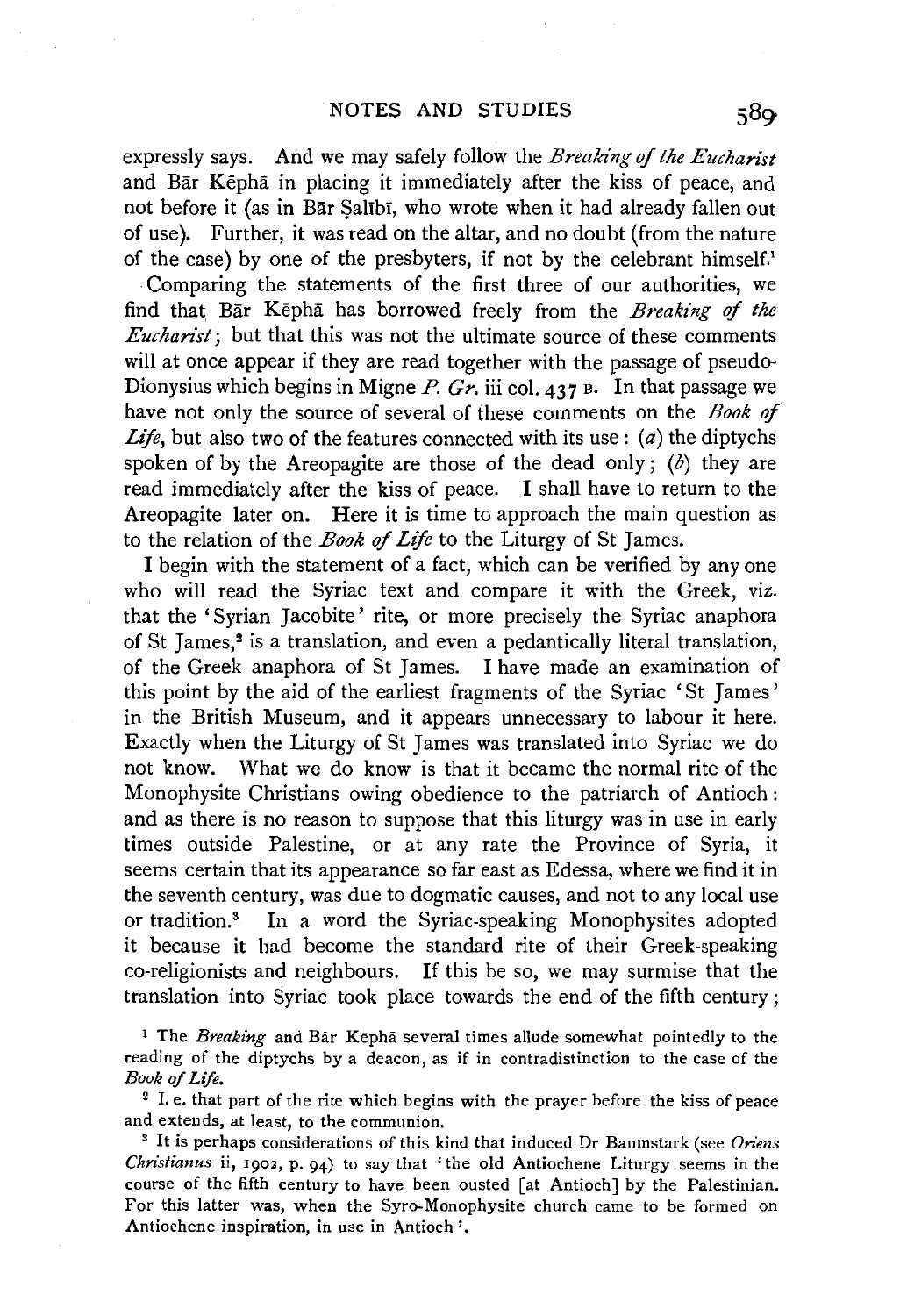not at least before the Council of Chalcedon. The extreme literalness of the translation offers in itself a strong argument for dating it not earlier than the latter half of the fifth century. In the first half of that century Syriac translators from the Greek shewed more consideration for their own idiom (as witness the Peshitta version of the Gospels): after the rise of the Christological controversies the desire to reproduce Greek theological language with accuracy led to an unidiomatic literalness which sometimes makes very difficult reading.

It follows that the Syriac 'St James' cannot be regarded as an independent witness to any practice or formula which may be supposed to have dropped out of the corresponding Greek rite before the middle of the fifth century. Any items peculiar to the Syriac will naturally be explained either as additions made from elsewhere after the time of translation, or as survivals from some native rite, current in Syriacspeaking quarters before the establishment of the Monophysite church. This *a priori* argument is capable of being tested to some extent by positive evidence.

St Cyril of Jerusalem (*Myst.* v 8, 9) tells us that in his rite immediately after the Invocation of the Holy Spirit there came a prayer for the peace of the Church and the world, for kings, soldiers, the sick and afflicted; and that this was followed by a commemoration of the dead, of patriarchs, prophets, apostles, and then of deceased fathers, bishops, and of all the departed. These two elements correspond sufficiently to the Intercession and diptychs in 'St James', said at the same point in the service ; and I can see no sufficient reason to doubt that they represent substantially the same *thing.* Moreover St Cyril says nothing about any other commemoration of the dead, but he chooses this point at which to refute an objection made in his time : What does it profit a soul to be commemorated in the prayer? *τι* ωφελείται ψυχή ... έαν *lπι της προσευχης μνημονεύηται* ;); so that there would seem to be reasons for supposing, with Mr Edmund Bishop,<sup>1</sup> that he contemplates a recital of names here : but if here, improbably elsewhere also.

Nor can we with any greater show of probability trace the reading of diptychs outside the anaphora to Antioch ; for in St Chrysostom's time at Antioch, as at Constantinople, the names of the departed were read out after the consecration.<sup>3</sup>

There is of course this possible alternative: an alteration in the position of the diptychs in the Liturgy of St James between the time at which St Cyril wrote and the date of its translation into Syriac. We have in this case to suppose the following fluctuations in this rite: about 350 the diptychs (on the supposition that names of the dead were recited) were read

- 
- <sup>1</sup> Texts and Studies viii, no. 1, p. 101, note 3.<br><sup>2</sup> See *Journal of Theological Studies*, April, 1911, pp. 400-401.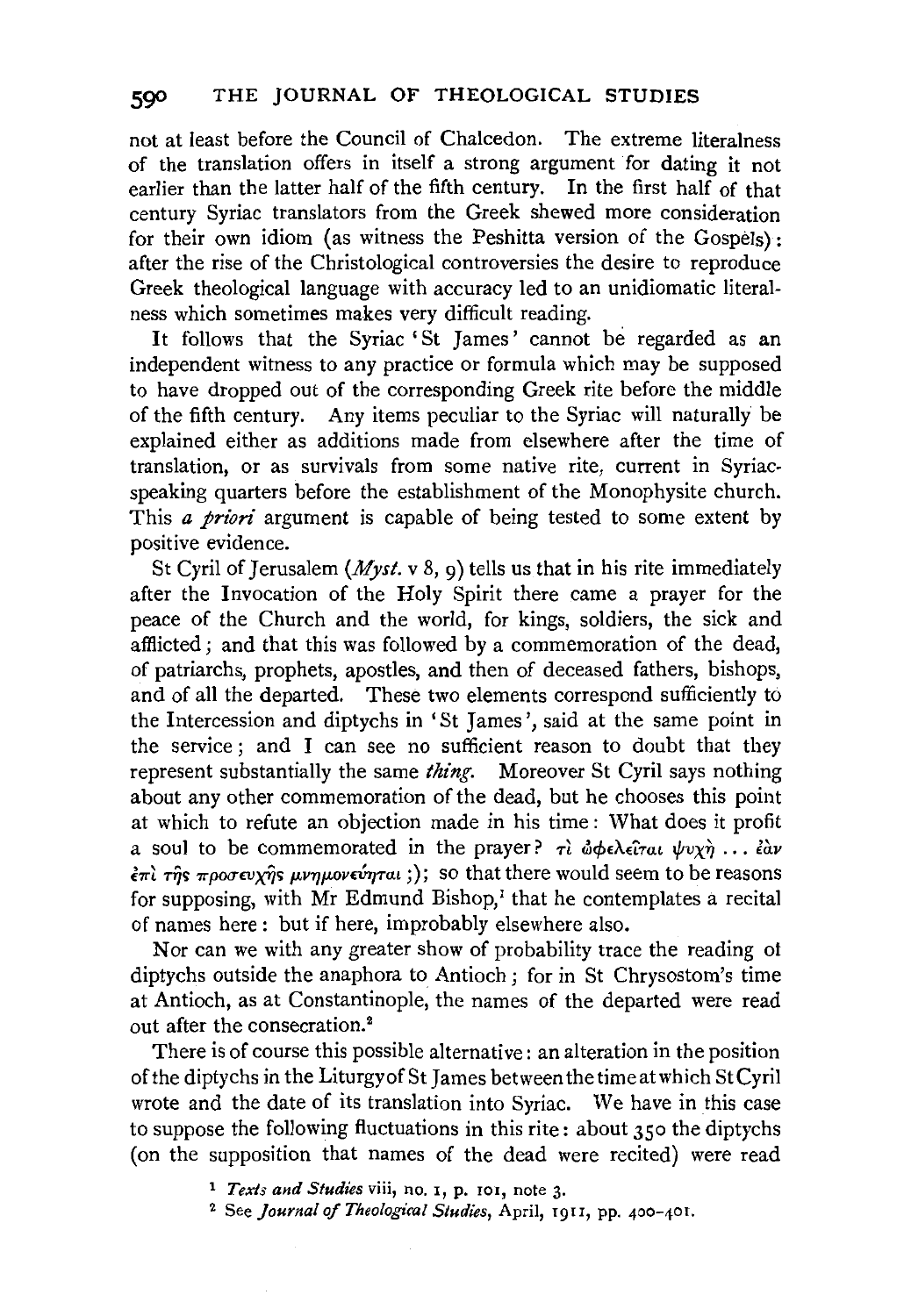in their present position, after the Invocation; then, before  $(451 ?)$ , they were placed just after the  $Pax$ ; later on they were restored to their former place, where they still remain. Of these changes no Greek record is to be found. The last must be supposed to have taken place before the middle of the seventh century; for Jacob of Edessa, who takes special note of the position of the diptychs in the churches of Constantinople and Alexandria and compares it with that of his own rite (the Syriac 'St James'), could scarcely have failed to comment on such a divergence from his own use in the Greek 'St James' as that of reading the diptychs just after the kiss of peace. The difficulties besetting this view are such, and the suppositions it involves are so numerous and complex, that I cannot think it is likely to commend itself; and we must, I think, look elsewhere than to a lost and unrecorded phase of the Greek Liturgy of St James for the source whence the *Book* ef *Life* was derived by the Syrian Jacobites.

Dismissing then the Greek Liturgy of St James altogether, we may now enquire whether there is reason for believing the practice in vogue among these Jacobites of reciting the *Book of Life* after the *Pax* and before the anaphora is of native, that is of East Syrian origin.

Mr Edmund Bishop<sup>1</sup> has pointed out the close agreement there is as to order between the early part of the service (from the dismissals to the reading of the diptychs) described by Narsai at Nisibis about the end of the fifth century and that described by the Areopagite. As regards the diptychs, however, he notes this difference, that while Narsai tells of the reading of names both of the living and the dead, the diptychs spoken of by the Areopagite are those of the dead only; and he throws out the suggestion that the presence of the living in Narsai's diptychs was due to borrowing from Antioch.<sup>2</sup> Such borrowing would from the nature of the case have been easy and natural. The early Nestorians had a close link of connexion with Antioch in the persons of Diodore, Theodore, and Nestorius. They possessed, moreover, at an early time a Greek Liturgy purporting to be that of Nestorius, and probably also another bearing the name of Theodore. Narsai himself, on his own admission, borrowed (or imitated) a formula of Intercession from Nestorius.<sup>8</sup> We have in any case an exact agreement as to position between the diptychs of Narsai, those of the Areopagite, and the Jacobite *Book of Life.* In other words this position (different from that in the Greek rites of western Syria) seems native in eastern Syria.

<sup>1</sup> Texts and Studies viii, no. 1, pp. 108, 111-112 (cf. pp. 90-91).

<sup>2</sup>*Ibid.* p. II 2,

<sup>3</sup>*Ibid.* p. 20 : 'Of all these the priest makes mention, imitating Mar Nestorius in his supplication.'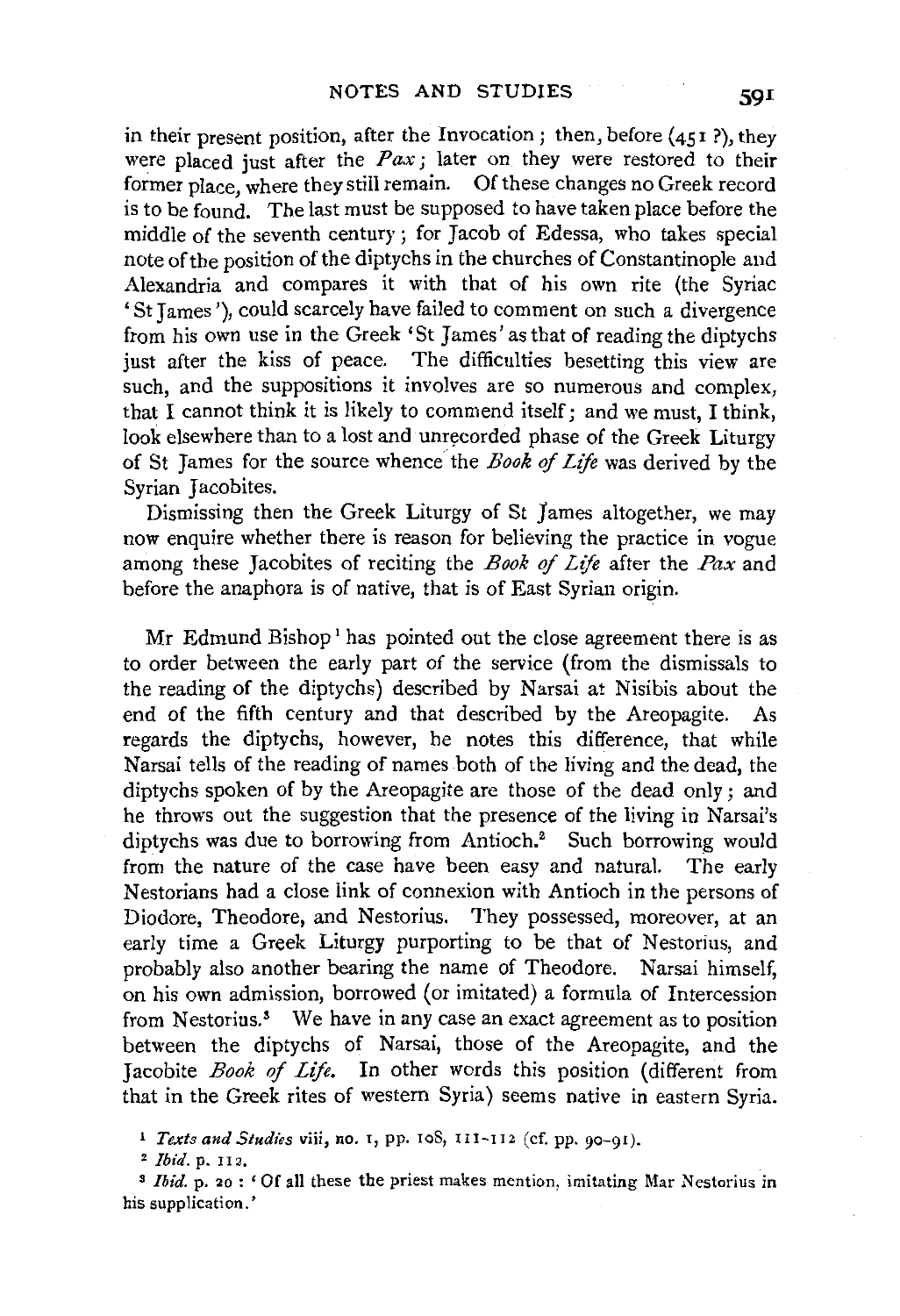That Narsai's order for the diptychs (i. e. after the *Pax)* is merely that of the East Syrian Liturgy of Addai and Mari is not only shewn by the mediaeval commentators on that rite (Abraham Bār Līpheh and the so-called George of Arbela) but is also indicated by the modern printed text. The Urmi edition (pp.  $11-12$ ) has the following sequence: ( $_1$ ) the deacon says 'Give the peace',  $(z)$  a rubric 'and they give the peace to one another and say ',  $(3)$  the prayer 'and for all the catholici', (4) rubric 'and they read the diptychs, which is the Book of the Living and Dead'. This order is kept in the S. P. C. K. translation, and is found also in the Chaldean (Uniate) text. Thus Mr Brightman's order needs to be corrected, since it places the diptychs before the *Pax.*  All this so far is matter of fact.

Let us now consider the origin of the name ' Book of Life' as applied to diptychs of the dead. I have kept the translation 'Book of Life', both because it has already acquired a certain currency, and because I think it probable that, as a name for diptychs of the dead, it was originally employed in that sense. Thus George of the Arabs brings it into connexion with the scriptural phrase, and identifies it with the 'book of life which is in heaven'. But the Syriac expression, *sephar*  hayye, as it stands may equally well be translated 'Book of the Living', since the Syriac words for 'life' and 'the living' (plur.) coincide exactly in form and pronunciation  $(hayy\bar{e})$ ; and in fact it will be seen that Bar Kepha and the *Breaking of the Eucharist* appear to have understood it so. It is not perhaps of great interest to determine this point : but what is really of importance is that, as a name for the diptychs, 'Book of Life' appears to be of Syriac origin. Narsai calls the diptychs *'the book*  of the two (sets of) names, *of the living and dead' (sephra ... dhe-(l,ayye we-mitht).* Here *sephra* is the same word as *sephar,* the difference in form being explained by the fact that Syriac has two ways of expressing the genitive relation. Abraham Bar Lipheh<sup>1</sup> takes us a step farther: he calls the diptychs, in the Liturgy of Addai and Mari, the *'Book of the living and dead' (sephar havye we-mithe)*<sup>2</sup>; and I have no doubt that this is the precise form of the title by which the diptychs in the same rite were known to Narsai also, and that his expansion of it is due merely to the fact that he wrote in metre. Putting now this East-Syrian, or 'Nestorian', title alongside of the Jacobite 'Book of Life' we get the following

<sup>1</sup> The date of this writer is a matter for conjecture. He is frequently cited in the work usually ascribed to George of Arbela (tenth century) ; but as the ascription of this work to George is more than doubtful the date of both treatises remains uncertain. I am inclined to place the former in the eighth or ninth century and the latter in the eleventh. Both are in course of edition in the *Corpus Scriptorum Christianorum Orientalium.* 

<sup>2</sup> Exactly as in the modern Syriac text of Addai and Mari printed at Urmi (1890), p. 12 l. 7, and in the Chaldean text.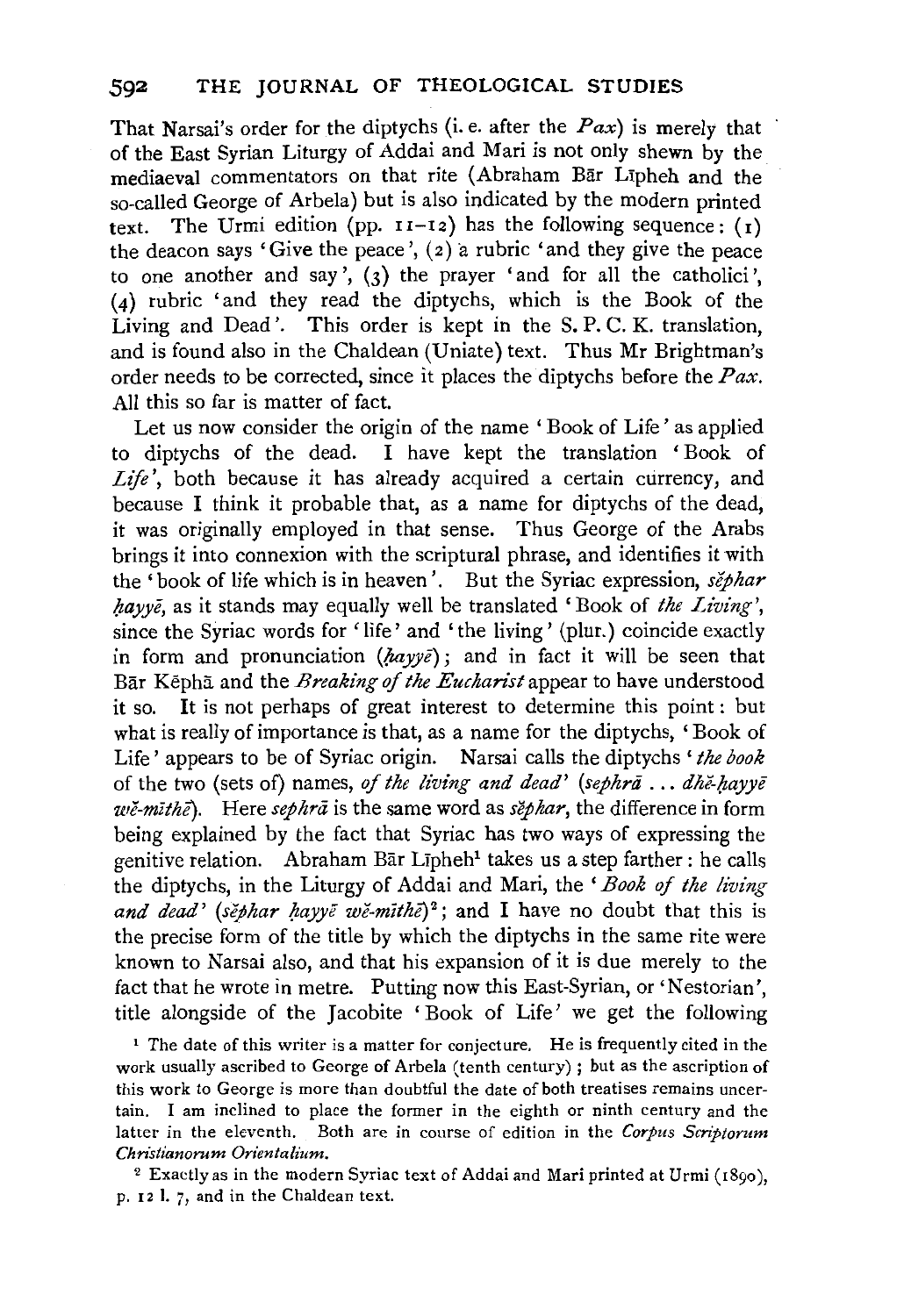result (for the sake of clearness I omit the article, which does not exist in Syriac) : $-$ 

| sĕphar<br>Jacobite:<br>'Book-of | hayyē<br>living'<br>or 'life' |                   |
|---------------------------------|-------------------------------|-------------------|
| Nestorian : sephar              | hayye                         | wě m <b>i</b> thē |
| 'Book-of                        | living                        | and-dead'         |

We have seen that *sephar hayye* can mean either 'book of life' or ' book of living ' ; and so it needed only the addition of a single Syriac word *(we-mithe)* to turn the name for diptychs of the *dead*—those whose names were written in the *heavenly* book of life-into a name for diptychs of *living and* dead. And thus the 'Nestorian' title for the diptychs is nothing but the Jacobite 'Book of Life *(or* Living)' with the addition of 'and dead'; and, if Mr Bishop's suggestion is correctthat the reading of the names of the living in the so-called 'Nestorian ', i. e. the traditional and native East Syrian, rite was borrowed from Antioch-the name for the original diptychs of the dead only was in all probability in this rite also simply 'Book of Life'. I am not sure indeed that we may not legitimately turn the argument round, and say that as the *names* appear to have been at one time identical, the *things*  probably were so too ; and that Mr Bishop's surmise thus receives the support of a very curious and significant piece of evidence. It may be added that *sephra* (the 'emphatic' form of *sephar)* is not the only, or indeed the most common, Syriac word for 'Book ' ; and since we have seen that Syriac has also two methods of indicating the genitive, it is clear that ' book of living (life)' might have been expressed in several different ways-a consideration which adds point to the exact verbal and grammatical coincidence noted above.

The conclusion to which I am led by the evidence is as follows : in the early part of the fifth century, before the establishment of the Nestorian and Monophysite schismatical churches, there existed, in regions lying to the north and east of the district in which the rite of Antioch prevailed, a common practice as regards the diptychs : they were still diptychs of the dead only ; they were read after the kiss of peace ; in Syriac-speaking communities they were called the *Book* of *Life.* A witness to this use in certain Greek-speaking churches lying within that north-eastern region-probably on the southern confines of Armenia-is pseudo-Dionysius. It is probably to this last-named district that Maximus of Constantinople alludes in the seventh century, when he speaks of a practice current (apparently still in his day) 'in the East' of reading the diptychs after the Pax. He does not refer to the farthereastern, the Nestorian, churches, since they already had diptychs of the

VOL. XIII. Q q